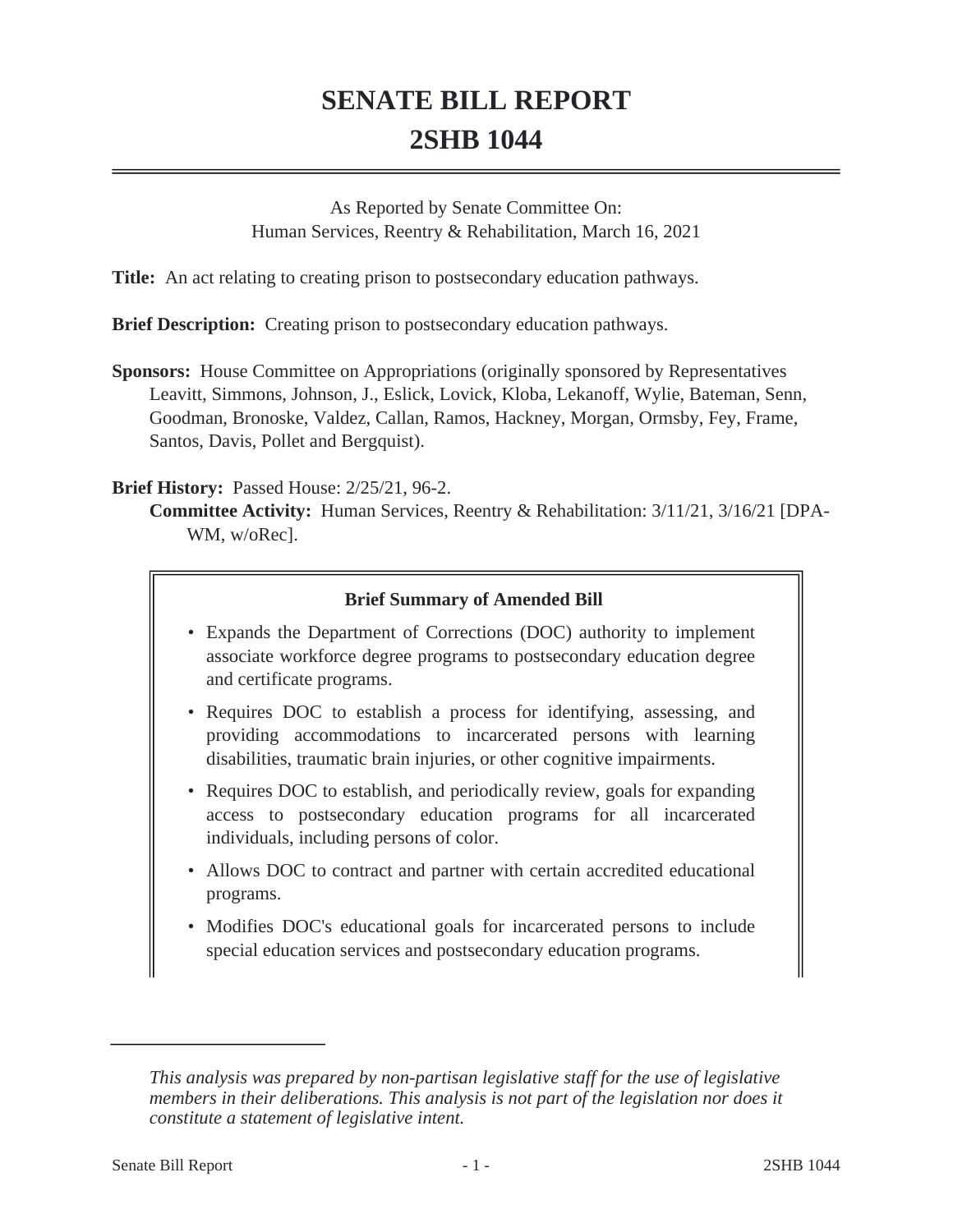- Directs DOC to provide unofficial transcripts at no cost to the incarcerated individual who participated in a postsecondary education program when the individual completes a program, or is released or transferred to another facility.
- Requires DOC to consider educational programming when considering transfers to other facilities and when releasing an individual to their county of origin.
- Requires the Washington State Institute for Public Policy to issue preliminary and final reports and requires an annual, multi-state agency combined report.

#### **SENATE COMMITTEE ON HUMAN SERVICES, REENTRY & REHABILITATION**

**Majority Report:** Do pass as amended and be referred to Committee on Ways & Means. Signed by Senators Darneille, Chair; Nguyen, Vice Chair; Saldaña and Wilson, C.

**Minority Report:** That it be referred without recommendation. Signed by Senators Gildon, Ranking Member; Dozier and McCune.

**Staff:** Kelsey-anne Fung (786-7479)

**Background:** Individual Reentry Plans. The Department of Corrections (DOC) must develop individual reentry plans for each person incarcerated under its jurisdiction except for persons sentenced to life without the possibility of release, sentenced to death, and those subject to deportation. Individual reentry plans must include plans to maintain contact with family; a portfolio of the person's educational achievements, previous employment, work experience, and any training received; and a plan for the person to facilitate reentry into the community that addresses education, employment, substance abuse treatment, mental health treatment, family reunification, and other needs.

For incarcerated individuals being released to community custody, the individual must be released to their county of origin unless DOC determines an individual's return to their county of origin would be inappropriate based on victim safety concerns, negative influences on the person in the community, location of family or sponsoring persons, and court-ordered sentence conditions.

Educational Goals for Incarcerated Persons. DOC must offer certain education and work programs to persons incarcerated at a state correctional institution based on available funding and the following goals in the order listed:

• achievement of basic academic skills by obtaining a high school diploma or the equivalent;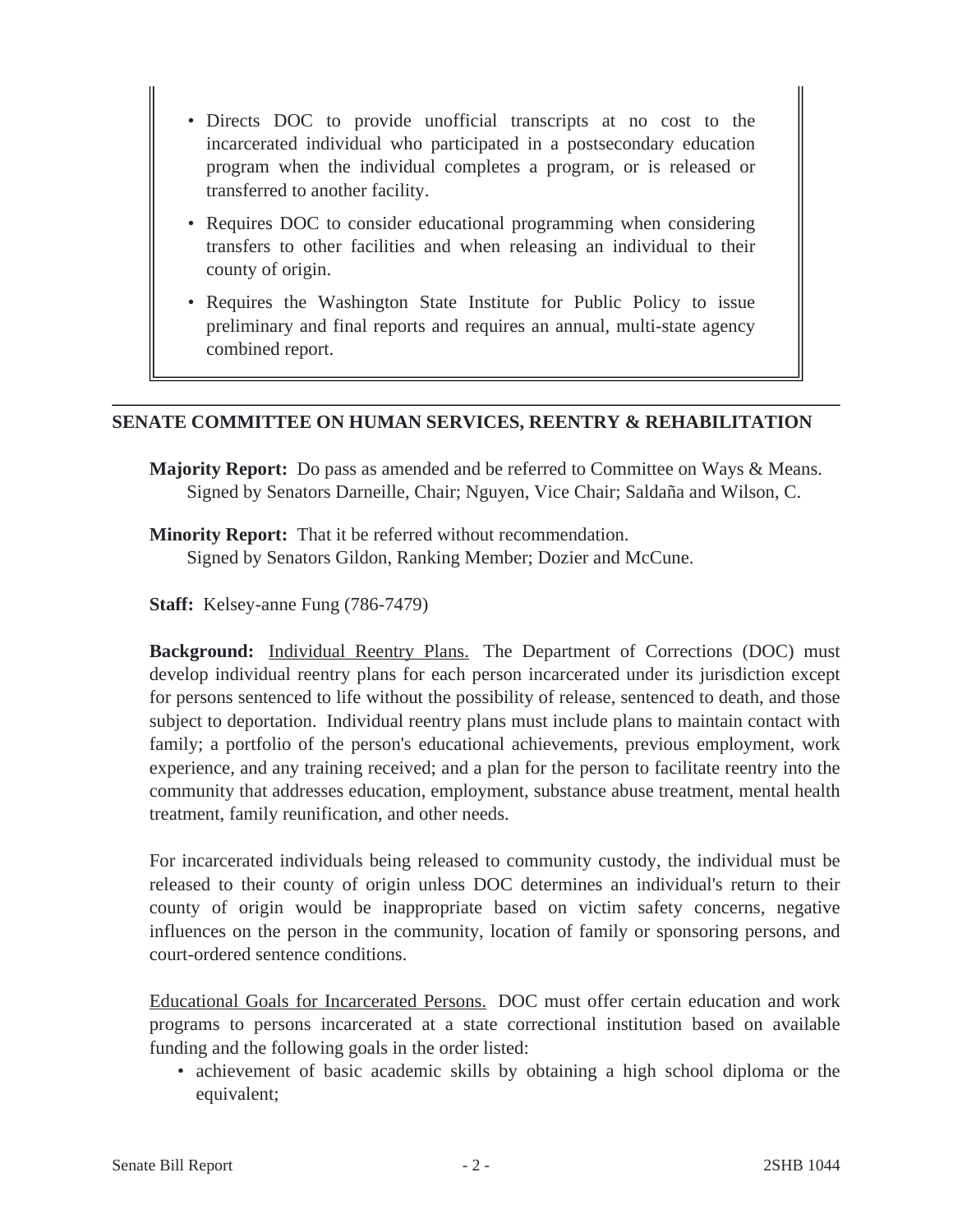- achievement of vocational skills necessary for work programs and to qualify for work upon release;
- additional work and education programs necessary to comply with an individual reentry plan; and
- other appropriate vocational, work, or education programs not necessary for compliance with an individual reentry plan, including associate degree programs.

If programming is provided for any of the first three goals above, DOC must pay for the cost, including books, materials, and supplies. If programming is provided for the last goal, the incarcerated person must pay all or a portion of the cost, including books, fees, and tuition based on a formula that correlates to the incarcerated person's average monthly income, available savings and a prorated percent of the per-credit fee. A third party may pay DOC directly for all or a portion of the programming costs aligned with the last goal.

Associate Degree Programs. In 2017, the Legislature authorized DOC to implement associate workforce degree programs at state correctional institutions. The associate workforce degree programs may include any education program from an accredited community or technical college, college, or university designed to prepare incarcerated persons to enter the workforce. Individuals may be selected to participate in a state-funded associate degree program based on priority criteria determined by DOC that considers the following:

- persons within five years or less of release;
- the person does not already possess a postsecondary education degree; and
- the person's individual reentry plan includes participation in an associate degree program offered at their state correctional institution, approved by DOC as an eligible and effective postsecondary education degree program, and is limited to an associate workforce degree.

Incarcerated persons who do not meet the priority criteria for state-funded associate degree programs must pay for the program themselves, if they elect to participate. Incarcerated persons sentenced to life without the possibility of release, sentenced to death, or subject to deportation under federal law may not participate in a state-funded associate degree program.

Transfers. The secretary of DOC is authorized to transfer an incarcerated individual between in-state correctional facilities or to out-of-state governmental institutions if the secretary determines that transfer is in the best interest of the state or individual. Factors to consider include overcrowding, emergency conditions, and hardship to the individual. When determining whether transfer would impose a hardship, the secretary must consider location and contact with the individual's family and whether the individual is enrolled in a vocational or educational program that cannot reasonably be resumed if the individual is returned to the state.

**Summary of Amended Bill:** Postsecondary Education Programs at State Correctional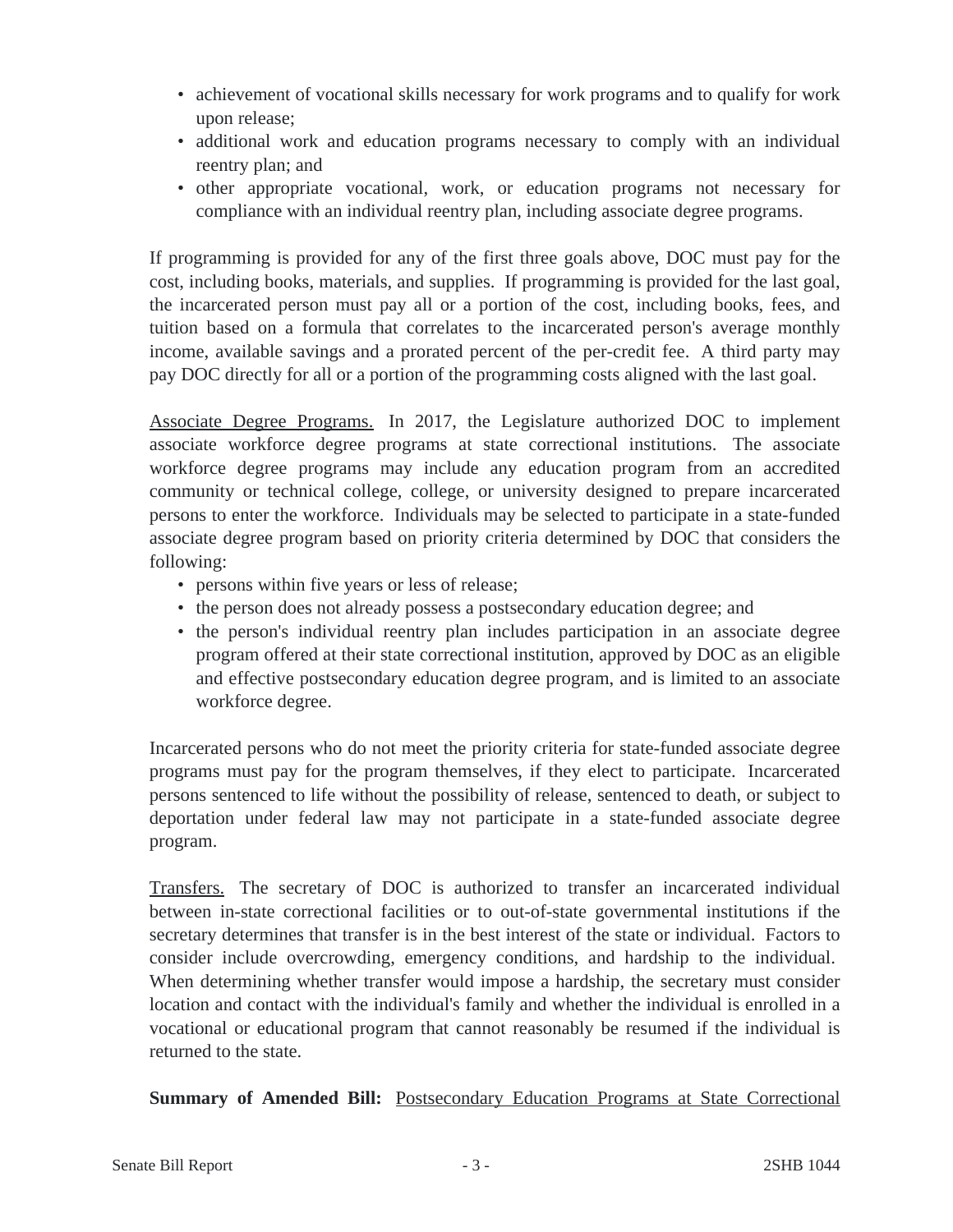Institutions. DOC's authority to implement associate workforce degree programs at state correctional institutions is expanded to postsecondary education degree or certificate programs, but is limited to no more than a bachelor's degree. State-recognized preapprenticeship programs may also be included as appropriate postsecondary education programs. Priority consideration based on the number of years remaining on a person's sentence is removed. DOC must work with the State Board for Community and Technical Colleges to develop a plan to assist incarcerated individuals participating in postsecondary degree or certificate programs with filing a Free Application for Federal Student Aid or the Washington Application for State Financial Aid.

Incarcerated persons sentenced to death or subject to deportation may not participate in a postsecondary education degree program unless it is paid for by a third party. The prohibition on participation in education programming for persons sentenced to life without the possibility of release is removed.

Educational Goals for Incarcerated Persons. DOC's educational goals for incarcerated persons are modified as follows:

- achievement of basic skills through obtaining a high school diploma or the equivalent, including achievement by persons eligible for special education services pursuant to federal or state law;
- achievement of vocational skills necessary for work programs and to qualify for work upon release;
- additional work and education programs necessary to comply with an individual reentry plan, including special education services and postsecondary degree or certificate education programs; and
- other appropriate vocational, work, or education programs not necessary for compliance with an individual reentry plan, including postsecondary degree or certificate education programs.

DOC must establish a process by rule for identifying and assessing incarcerated persons with learning disabilities, traumatic brain injuries, and other cognitive impairments to determine whether the person requires accommodations to effectively participate in educational programming, including GED tests and postsecondary education. DOC must establish a process to provide accommodations to these persons.

DOC must establish and periodically review goals for expanding access to postsecondary degree and certificate education programs and program completion for all incarcerated individuals, including persons of color. DOC may contract and partner with any accredited educational program sponsored by a nonprofit entity, community-based postsecondary education program, or institution with historical evidence of providing education programs to people of color.

Transfers. When determining whether to transfer an incarcerated individual to another instate facility, DOC must consider whether the person is enrolled in a vocational or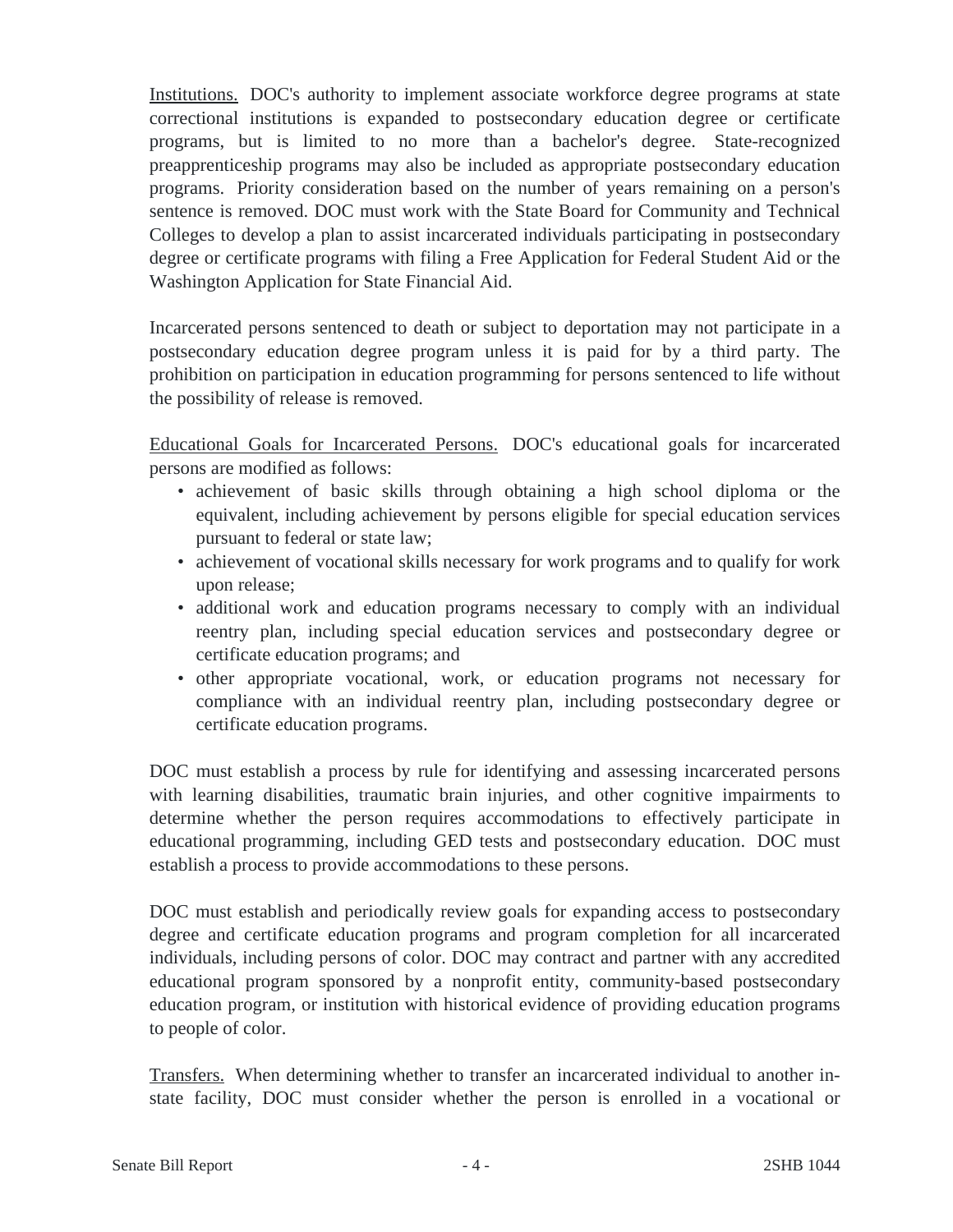educational program, including those operated by approved outside providers, which cannot be continued at the receiving facility. DOC must work with the person's case manager, counselor, education navigator, or other appropriate person to attempt to meet the needs of DOC and the individual.

County of Origin. The definition of county of origin is changed from the county of the incarcerated individual's first felony conviction to county of the incarcerated individual's residence at the time of the individual's first felony conviction. If a person meets the definition of a homeless person or the person's residence is unknown, the county of origin is the county of the person's first felony conviction. The presumption is changed for determining county of origin for persons being discharged to community custody. DOC may approve a residence location that is not in the person's county of origin if DOC determines the residence location would be appropriate based on any court-ordered condition of the person's sentence, victim safety concerns, and factors that increase opportunities for successful reentry and long-term support including, but not limited to, location of family and other sponsoring person or organizations that will support the person, ability to complete an educational program that the individual is enrolled in, availability of appropriate programming or treatment, and access to housing, employment, and prosocial influences on the person in the community. DOC must approve residence locations in a manner that will not cause any one county to be disproportionately impacted

Transcripts. For incarcerated individuals who participated in postsecondary education programs, DOC must provide the person with a copy of their unofficial transcripts, at no cost to the individual, upon the person's release or transfer to another facility, or upon the person's completion of a postsecondary education program. This requirement applies regardless of whether the incarcerated individual became ineligible to participate or abandoned a postsecondary education program.

Tuition Fees. Tuition fees charged at public higher education institutions do not apply to incarcerated students at DOC who are participating in credit-eligible postsecondary education courses and degree programs when the program expenses are funded by nontuition resources such as grants, contracts, and donations.

Washington State Institute for Public Policy Study. Subject to appropriations, the Washington State Institute for Public Policy (WSIPP) must conduct a study on enrollment, completion, and recidivism rates of incarcerated individuals in the postsecondary education system post-release. A preliminary report is due October 1, 2024, and a final report is due October 1, 2027. WSIPP must study:

- patterns and effects on post-release enrollment and participation in the community and technical college system by individuals who, while incarcerated, participated in postsecondary education;
- differential outcomes for individuals participating in different types of postsecondary education courses, certificates, and degree programs;
- changes in enrollment and completion of postsecondary education courses, certificate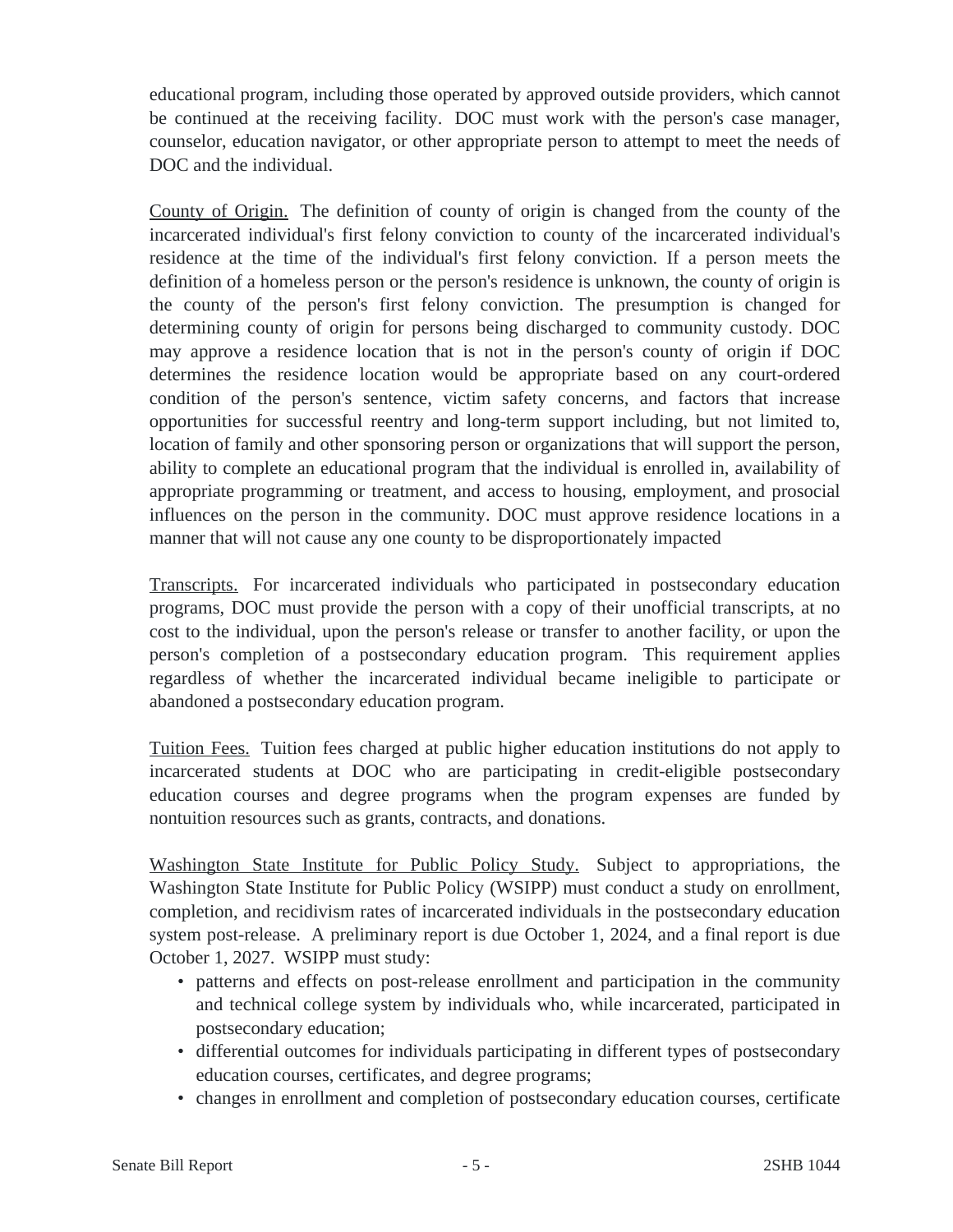programs, and degree programs due to the expansion in postsecondary education programming; and

• recidivism outcomes other than incarceration for individuals who participated in postsecondary education while incarcerated.

State Agency Report. DOC, the State Board for Community and Technical Colleges, the Washington Student Achievement Council, and the Washington Statewide Reentry Council, in collaboration with an organization representing the presidents of the public four-year higher education institutions, must submit a combined report to the appropriate committees of the Legislature with oversight over higher education and correctional matters by December 1, 2021, and annually thereafter. The state agencies must consult and engage with nonprofit and community-based postsecondary education providers during the development of the annual report. The report must strive to include voices and experiences of current or formerly incarcerated individuals and must include the following:

- a review, disaggregated by demographics, on the number of incarcerated persons served and not served in DOC's postsecondary education system, the number of persons leaving DOC custody after one year without a high school equivalency certificate, and the number of persons released without any postsecondary education;
- a review of DOC's identification and assessment of incarcerated individuals with learning disabilities, traumatic brain injuries, and other cognitive impairments or disabilities that may limit participation in education programming, and the barriers to identification and assessment and recommendations to further facilitate access for these individuals;
- identification of issues related to ensuring credits earned in credit-bearing courses are transferable, and the number of transferable and non-transferable credits awarded;
- a review of transfer policies, including barriers and challenges experienced by individuals, to ensure postsecondary education credits earned while incarcerated transfer seamlessly upon post-release enrollment in a postsecondary education institution:
- the number of persons participating in correspondence courses and completion rates, disaggregated by demographics;
- an examination of the collaboration between correctional facilities, educational programs, nonprofit and community-based postsecondary education providers, and institutions to ensure roles and responsibilities are clearly defined; and
- a review of partnerships with nonprofit and community-based postsecondary education organizations at state correctional facilities that provide postsecondary education programs and reentry services, including a list of programs and services offered and recommendations to improve program delivery and access.

References to offender, inmate, and prisoner are changed to incarcerated individuals throughout the bill. Third party includes a nonprofit entity or community-based postsecondary education program that partners with DOC to provide accredited postsecondary education degree and certificate programs at state correctional facilities.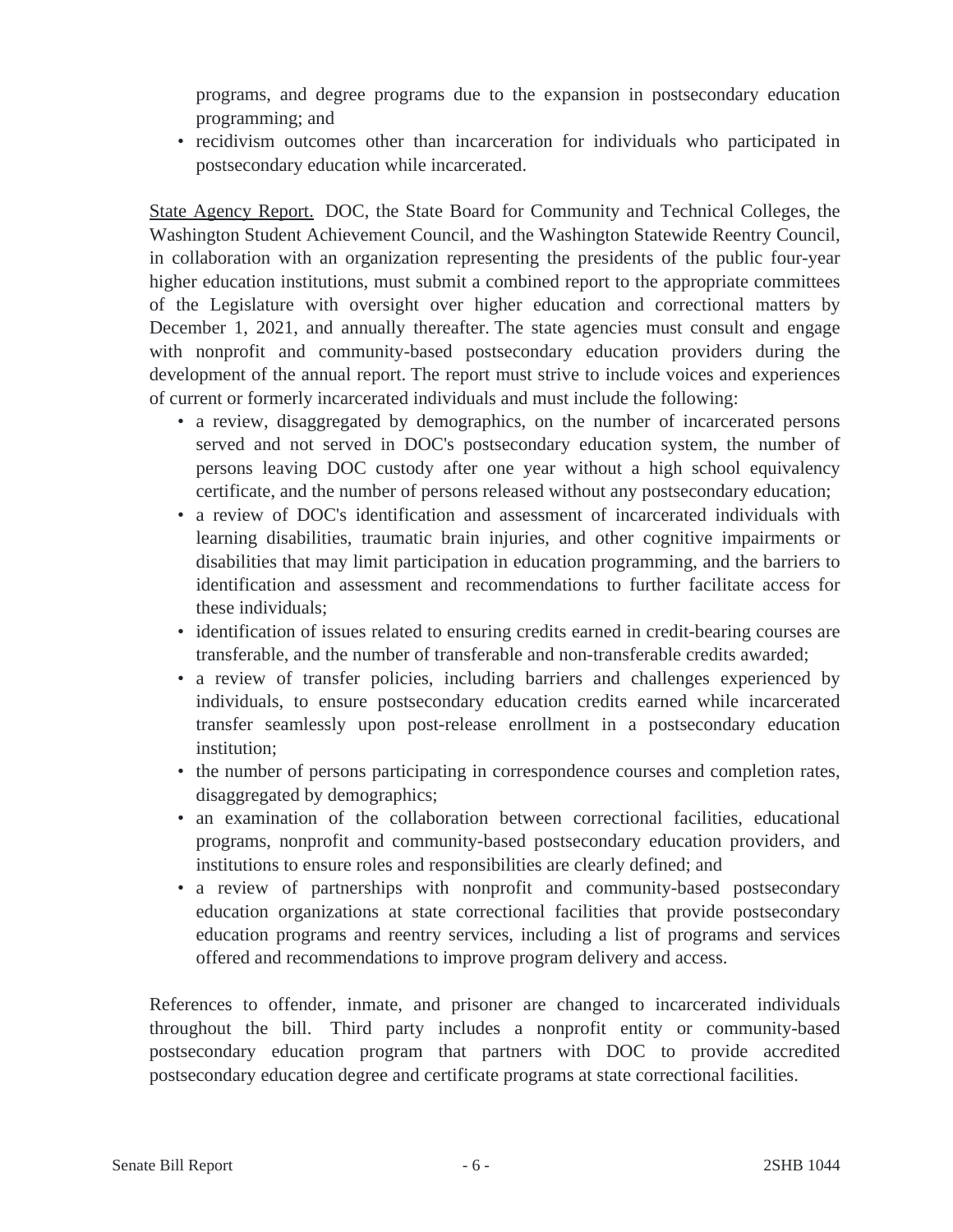# **EFFECT OF HUMAN SERVICES, REENTRY & REHABILITATION COMMITTEE AMENDMENT(S):**

- Alters the definition of county of origin and the process for approving residence locations outside a person's county of origin.
- Clarifies third parties include nonprofit entities and community-based postsecondary education programs.
- Requires DOC to establish and periodically review goals for expanding access to postsecondary education programs and program completion for all incarcerated individuals, including persons of color, and allows DOC to contract and partner with certain accredited educational programs with historical evidence of providing education programs to people of color.
- Alters priority criteria by removing priority for persons within ten years or less of release.
- Removes the prohibition on educational programming for persons serving sentences for life without the possibility of release.
- Requires the state agencies to consult with and engage with nonprofit and community-based postsecondary education providers during the development of the annual, multi-agency report.

**Appropriation:** The bill contains a null and void clause requiring specific funding be provided in an omnibus appropriation act.

**Fiscal Note:** Available.

# **Creates Committee/Commission/Task Force that includes Legislative members:** No.

**Effective Date:** Ninety days after adjournment of session in which bill is passed.

**Staff Summary of Public Testimony on Second Substitute House Bill:** *The committee recommended a different version of the bill than what was heard.* PRO: Correctional education programs improve job prospects, reduce recidivism, and save taxpayer dollars. There are long-term contributions to public safety and communities in which formerly incarcerated individuals return. There is demand among state businesses for a larger pool of certificated workers, and providing more postsecondary education opportunities can address the need for skilled workers and reduce state spending on criminal justice, all while providing formerly incarcerated individuals and their families with tools to obtain employment, stabilize their lives, and build sustainable careers. Postsecondary education opportunities improve literacy skills, reduce crime, promote equity, and are cost-effective. There are also significant positive effects on children whose parents are incarcerated and participate in education programs, breaking intergenerational cycles of inequality and poverty.

DOC will need expanded technological supports to expand on secured Internet pilot and